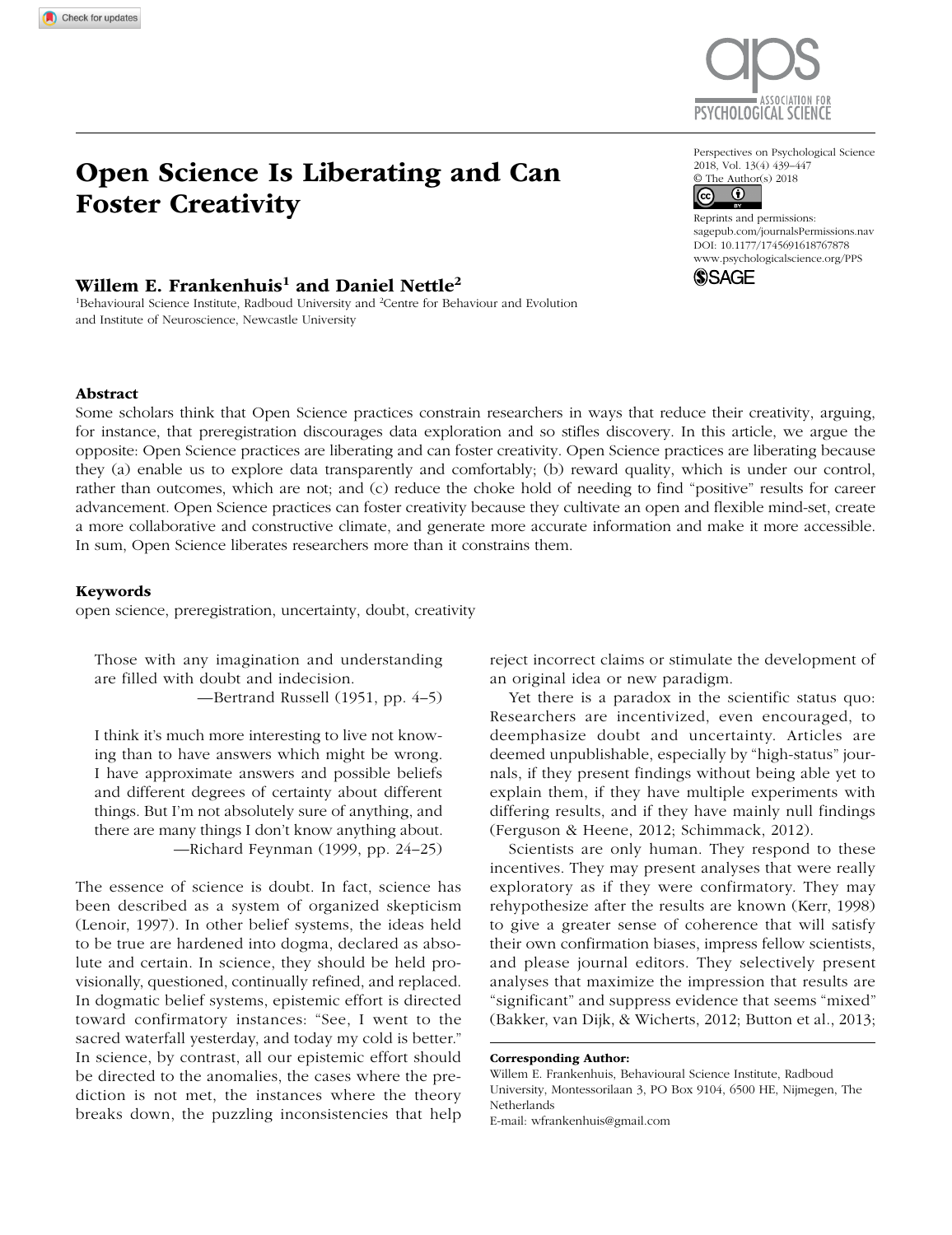Chambers, 2017; Ioannidis, 2005; Nosek et al., 2015; Nosek, Spies, & Motyl, 2012; Simmons, Nelson, & Simonsohn, 2011; Vul, Harris, Winkielman, & Pashler, 2009). Given these quite understandable tendencies, it should be no surprise that when studies in the behavioral and life sciences are replicated, we do not consistently see in the new results the patterns reported in the original studies (Begley & Ioannidis, 2015; Camerer et al., 2016; Frank et al., 2017; Klein et al., 2014; Open Science Collaboration, 2015). Thus, we have a paradox. To thrive in a knowledge system based on doubt, it is necessary to downplay doubt and anomaly. In a system in which researchers are free to selectively present analyses, to keep raw data private, and to hypothesize after the facts are known, they feel constrained by the fear of rejection for publication, and its negative career consequences.

## The Open Science Agenda

Fortunately, times are changing. A proliferation of initiatives, collectively known as the Open Science movement, aims to improve science by changing its incentive structure. For example, Open Science argues for the publication of all good-quality data regardless of whether results meet arbitrary significance thresholds (Chambers, 2013, 2017; Nosek & Lakens, 2014; Wagenmakers, Wetzels, Borsboom, van der Maas, & Kievit, 2012), that replication studies should be published (Brandt et al., 2014; Koole & Lakens, 2012; Zwaan, Etz, Lucas, & Donnellan, 2017), that hypotheses and methods should, where possible, be registered before the results are known, that analysis strategies should be transparent and open, and that raw data should be freely available for examination by the community (Morey et al., 2016; Wicherts & Bakker, 2012; Wicherts, Borsboom, Kats, & Molenaar, 2006).

In this article, we focus on the benefits of Open Science for individual scientists. There are many such benefits, but we highlight one: We argue that the new trends in research practices have the potential to liberate researchers and foster their creativity. If we are right, then the field is heading in a great direction: The reliability of science, our personal well-being, and our individual and collective creativity may all be enhanced by a culture that licenses us to be more open, exploratory, uncertain, and transparent. Note also that we focus on Open Science practices, rather than on replication. Although Open Science practices facilitate replication, replication and Open Science are separable. It is quite possible to be fully transparent (e.g., preregistration, open materials and data, transparent reporting, open access publishing) even for studies that cannot be precisely replicated (e.g., because societies have gone extinct or have changed; Greenfield, 2017). Transparency in studies that cannot be replicated is at least as important as in studies that can be replicated and for the same reasons (e.g., knowing how many analyses have been conducted improves estimates of evidentiary strength). Indeed, transparency in nonreplicable studies is arguably even more important: If we can have only one shot at the study, we should invest heavily in maximizing its information value, which increases with greater transparency.

Many of the arguments that have been made for Open Science focus on increasing the reliability of scientific knowledge. In effect, it seems as if researchers are being forced to accept greater constraints on their actions, for the societal good of producing information that is more likely to be true. It is true that Open Science imposes extra constraints, and those extra constraints can feel stifling. Susan Goldin-Meadow (2016), the president of the Association for Psychological Science, is concerned that preregistration will discourage exploration and so obstruct discovery: "[I] fear that preregistration will stifle discovery. Science isn't just about testing hypotheses—it's also about discovering hypotheses. . . . Aren't we supposed to let the data guide us in our exploration? How can we make new discoveries if our studies need to be catalogued before they are run?" (para. 4). In a similar vein, neuroscientist Sophie Scott (2013) notes in a *Times Higher Education* article titled "Pre-Registration Would Put Science in Chains" that she was "also very uncomfortable with the model's implication that hypothesis testing is the only correct way of doing science. . . . We must be allowed to run studies in which we get things wrong, change our minds and are led in directions we didn't expect" (para. 9; see also Gonzales & Cunningham, 2015). These thoughts are understandable. However, they are based on a rather zero-sum view: The status quo allows high researcher creativity and freedom but low reliability, whereas Open Science offers greater reliability at the cost of curtailed creativity and freedom. We have a different view: If implemented right, Open Science can be liberating.

# How Open Science Can Be Liberating

The claim that open science is liberating might seem puzzling at first. Consider preregistration: providing a detailed study plan that clearly states, among other things, which statistical analyses are confirmatory and which are exploratory (Nosek, Ebersole, DeHaven, & Mellor, 2018; Wagenmakers et al., 2012). The goal of preregistration is to reduce degrees of freedom in researcher decisions as they collect, process, and analyze data (alongside other goals, such as encouraging more thinking up-front and increasing the efficiency of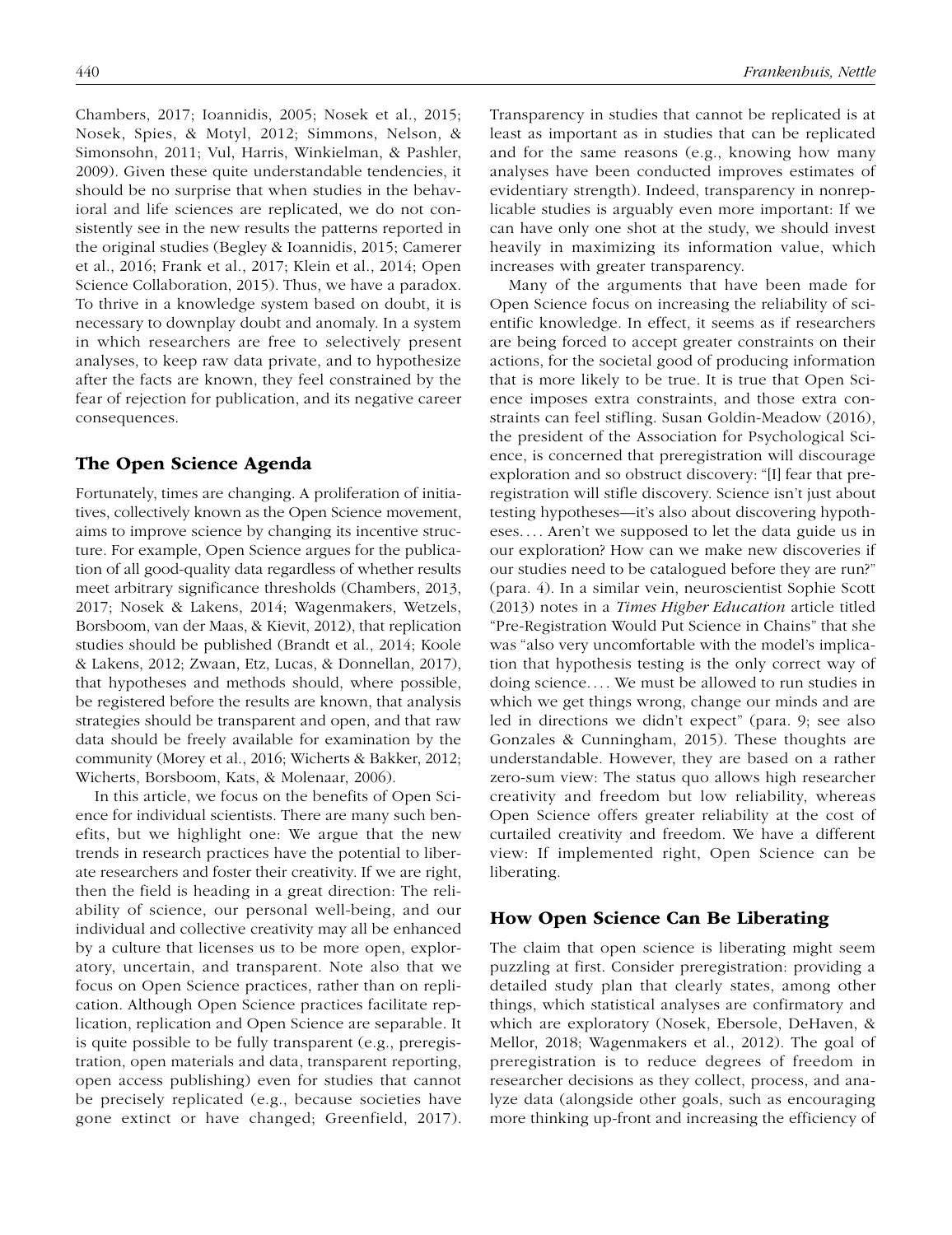research designs). Is it not paradoxical to propose that such constraints are liberating?

In truth, however, preregistration *does* allow researchers to explore their data in any way they like, as long as it is clear that is what they are doing. The descriptive and exploratory phases of science are as important as the confirmatory ones, and they should be able to be presented as such. Preregistration also allows researchers to change their research plans (e.g., if one learns about a better statistical analysis), as long as these changes are well motivated and transparently communicated. This is true even for registered reports—a publication format in which peer review of planned studies occurs before the research is conducted, and potential acceptance for publication does not depend on study outcomes (Chambers, 2013; Nosek & Lakens, 2014; van't, Veer, & Giner-Sorolla, 2016)—in open and honest dialogue with the editors and reviewers. As Stahl and Pickles (2018) note, "Departures from the prespecification can, and often should be made. But when, how and the reasons why should be explicit in the study publication" (p. 1086) In a similar vein, Nelson, Simmons, and Simonsohn (2017) argue that preregistration does not tie researchers' hands but merely uncovers readers' eyes. The more transparent and complete the description of the exploratory process is (rather than hidden under the rug or masquerading as confirmatory analyses), the better readers will be able to assign evidentiary value to exploratory findings (Wigboldus & Dotsch, 2016). Even results found in exploration without bookkeeping may be reported, if thus labeled and interpreted with appropriate caution. In short, preregistration does not restrict exploration.

In practice, however, tension might arise when researchers are not able to specify certain aspects of their studies in advance or are forced to deviate from their original plans—for instance, while conducting cross-cultural or field research. Is preregistration even possible, let alone useful, in settings characterized by many free, uncontrollable parameters? Yes. In the design phase, researchers can anticipate some decisions they will have to make (e.g., what age groups to include), and they can create decision trees for contingencies they expect to face (e.g., if-then rules; Nosek et al., 2018). Then, when researchers encounter unexpected setbacks or, for that matter, opportunities (e.g., testing conditions are different from what was anticipated or change during testing), they can take notes of decisions they have to make "on the fly," as many already do, and report these decisions in manuscripts or supplemental materials.

It is of paramount importance that such transparency in planning and reporting is then rewarded by editors and reviewers, grant panels, and hiring committees. These evaluators must be sensitive to the myriad challenges faced by researchers working in hard-to-control settings. If they are not, the new practices could crucially disadvantage these valuable areas of psychological science. This problem is not entirely new, of course. In the present discourse, too, cross-cultural or field researchers face special challenges in the review process (e.g., inevitably working with small sample sizes, replication studies taking 4 years instead of 4 weeks). If, however, evaluators are appropriately sensitive to these challenges and reward efforts to deal with them soundly, transparent planning and reporting can benefit cross-cultural or field research just as it does experimental research, and for the same reasons. So, we believe that preregistration can benefit all subfields of psychology. But can it really be psychologically liberating? That sounds too good to be true.

For one, preregistration allows us to explore data and change study plans in a tidy and transparent way, without the uncomfortable sense of engaging in illicit activity. It resolves the internal conflict we feel while navigating the garden of forking paths, where we make decisions about our data, after having seen our data (Gelman & Loken, 2014). These feelings of unease have likely increased in the past few years, as we have come to realize that in terms of damage to knowledge, as some have put it, *p* hacking is less like jaywalking and more like drunk driving. With preregistration, we specify how we plan to collect, process, and analyze data before we have seen the data. Moreover, we may start preregistering at an intermediate step (e.g., when working with an existing data set; Nosek et al., 2018). Because verbal descriptions are often ambiguous, some scholars even preregister code for their data analyses. From hearsay and our own experience, we think that scholars find it relaxing not to have to make these critical decisions after having seen the data, accompanied by a lingering sense of guilt, while cognizant of some of their biases and frustratingly unaware of others. How pleasant to be able to assign proper evidentiary value to results, to maximize your chances of obtaining accurate answers to questions that fascinate you, that make your heart thump, and that moved you into science in the first place. And, in the new culture, your colleagues are likely to appreciate these efforts. They might reward your scholarship with professional benefits, such as publications, tenure, or awards. This brings us to the second reason why Open Science practices are liberating: They reward quality, which is under the researcher's control, rather than outcomes, which are not (Hagen, 2017).

Journals are refocusing their priorities on the quality of research rather than its outcomes (Chambers, 2017); for instance, an increasing number of journals publish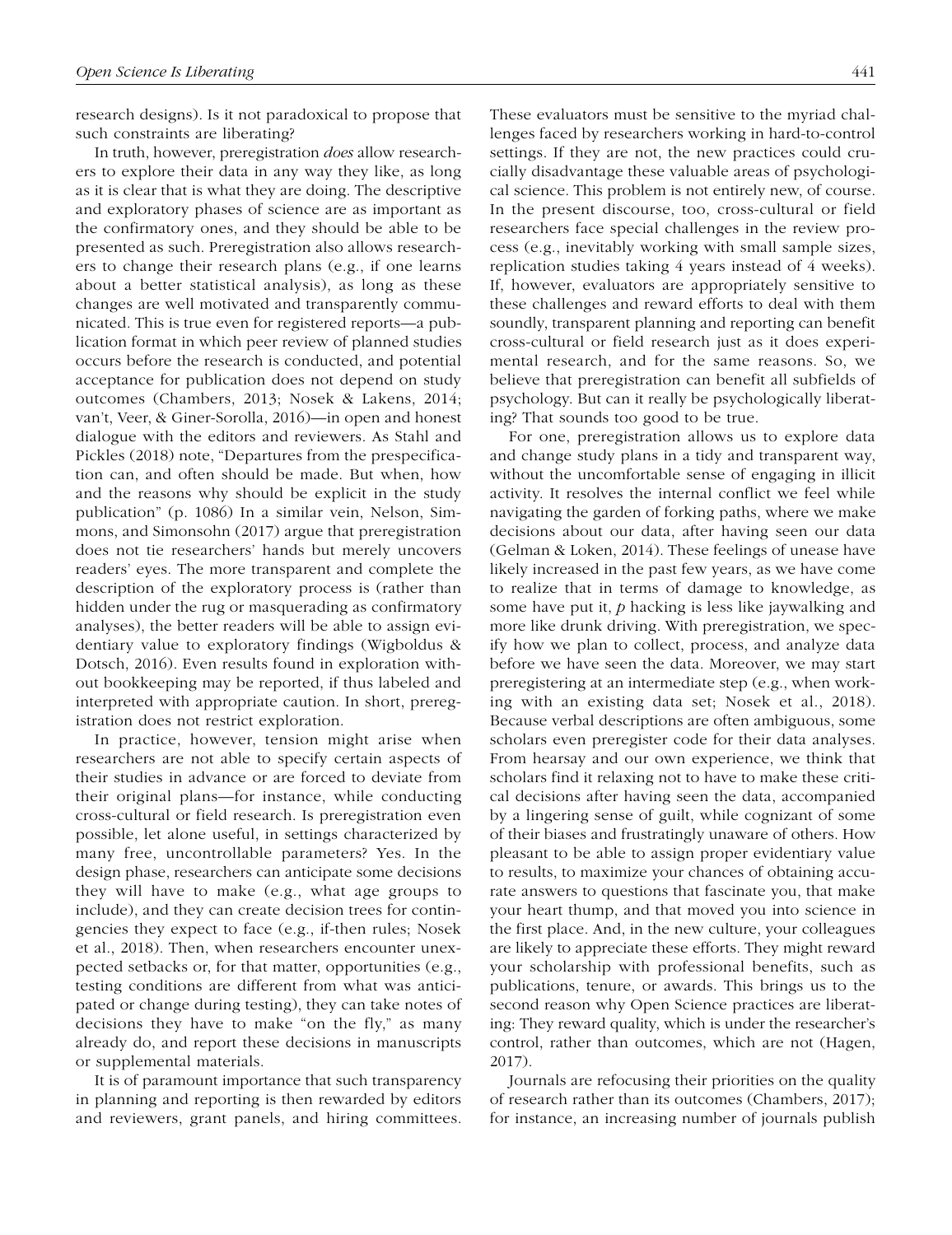registered reports (for an up-to-date list, see [https://](https://osf.io/8mpji/wiki/home/) [osf.io/8mpji/wiki/home/\)](https://osf.io/8mpji/wiki/home/). This focus on quality liberates researchers from craving "positive" results (e.g., a significant *p* value) for the purpose of being published. Sure enough, if one's career depends on publishing in high-impact venues, and these venues favor polished narratives with impeccable results (Fanelli, 2010), then that is what researchers are motivated to provide. Researchers must be allowed to describe research as it is in reality, without having to pretend and paint a seemingly beautiful but less accurate picture, consisting of only significant results.

The alternative is to welcome null results and mixed evidence, as long as the research is well conducted. Indeed, mixed evidence is likely even when there is a true effect (Francis, 2014; Lakens & Etz, 2017; Schimmack, 2012). When journals respect mixed evidence and null results, it reduces the appeal of a small *p* value, which is quite liberating (and, of course, improves the accuracy of the scientific record). That said, scientists may desire "positive" results for other reasons, such as favoring one theory over another or preferring consistency in their own findings. Better practices do not solve all of the world's problems, just most of them.

The new trends are also liberating for a third reason: They encourage a pluralistic approach to statistics, rather than sole reliance on *p* values. Null-hypothesis significance testing, as it is used in psychological research, forces an all-or-none decision in confirmatory analyses: If the *p* value is smaller than some threshold (e.g., .05), reject the null hypothesis; otherwise, do not reject it. However, evidentiary strength is a matter of degree. Arbitrary thresholds constrain the information value of data. They also invite a false sense of certainty by imposing discrete or even binary conclusions on smooth data ("significant or not?"), with real-life consequences. Do these traffic signs reduce accidents? Does this intervention reduce violence? Does that treatment reduce stress? Treating *p* values as continuous indices emphasizes that inferences do not suddenly assume the mantle of reality (Amrhein & Greenland, 2017; Oaks, 1986; Rosnow & Rosenthal, 1989).

Regardless of *p* values, we often learn more from our data if we compare several competing hypotheses, instead of testing only a single null hypothesis. Therefore, there has been a surge in the use of statistical techniques, such as Bayesian analyses (Gelman et al., 2014; Lee & Wagenmakers, 2014; McElreath, 2015) or model selection and model averaging (Symonds & Moussalli, 2010), that allow us to quantify the relative degrees of support for different hypotheses. These techniques free us from myopic fixation on the null hypothesis, providing insight into a set of hypotheses. They might also foster an open and flexible mind-set capable of entertaining multiple hypotheses simultaneously and pitting them directly against one another, rather than each against the straw man of the null hypothesis. All the while, we update the degree of support for each hypothesis as new evidence comes in. Such an open and flexible mind-set, as we argue in the next section, may contribute to creativity in research by encouraging the exploration of information and its integration into the development of novel and useful solutions.

There is one important caveat we need to add: Open Science requires readers to change just as much as it requires authors to change. If authors embrace doubt and openness, but readers (especially journal editors and peer reviewers) continue to reach for "reject" if papers contain null findings or unplanned exploration, then the already-difficult business of being a scientist becomes even more difficult. Susan Goldin-Meadow would be right that Open Science would be stifling for the individual researcher. But we see Open Science as more than a series of restrictions on individual researchers. Instead, it is an agenda for *systemic* reform, extending to the types of journals that exist (including new types of journals that focus on reform, such as *Meta-Psychology*, the *Journal of Open Psychological Data*, and *Advances in Methods and Practices in Psychological Science*), active use of preprint servers, changing peerreview norms, and better statistical training (Asendorpf et al., 2013; Carlsson et al., 2017; Munafò et al., 2017; Shrout & Rodgers, 2018).

## Open Science Can Foster Creativity

Creativity is the process of generating, selecting, and implementing *novel* and *useful* solutions to problems (Amabile, 1996). In science, a problem is a question. The solution to a question is knowledge. To be novel, knowledge must be unlikely to be generated, selected, or implemented on the basis of the existing ideas and methods. To be useful, knowledge must advance theory or resolve an applied challenge.

The question of whether Open Science fosters creativity can be considered at the level of the individual researcher and at the level of the scientific community as a whole. At the level of the individual researcher, it is true that Open Science practices impose constraints on what scientists can do. We would argue, though, that there are already constraints (e.g., implicit criteria used by reviewers and editors). A great virtue of Open Science is that it transparently reveals these constraints. This is an improvement on the current system, in which constraints are often murky and arbitrary. If all parties know what the constraints are and their application can be checked (e.g., through open peer review), then there is less reason to be anxious and less scope for arbitrary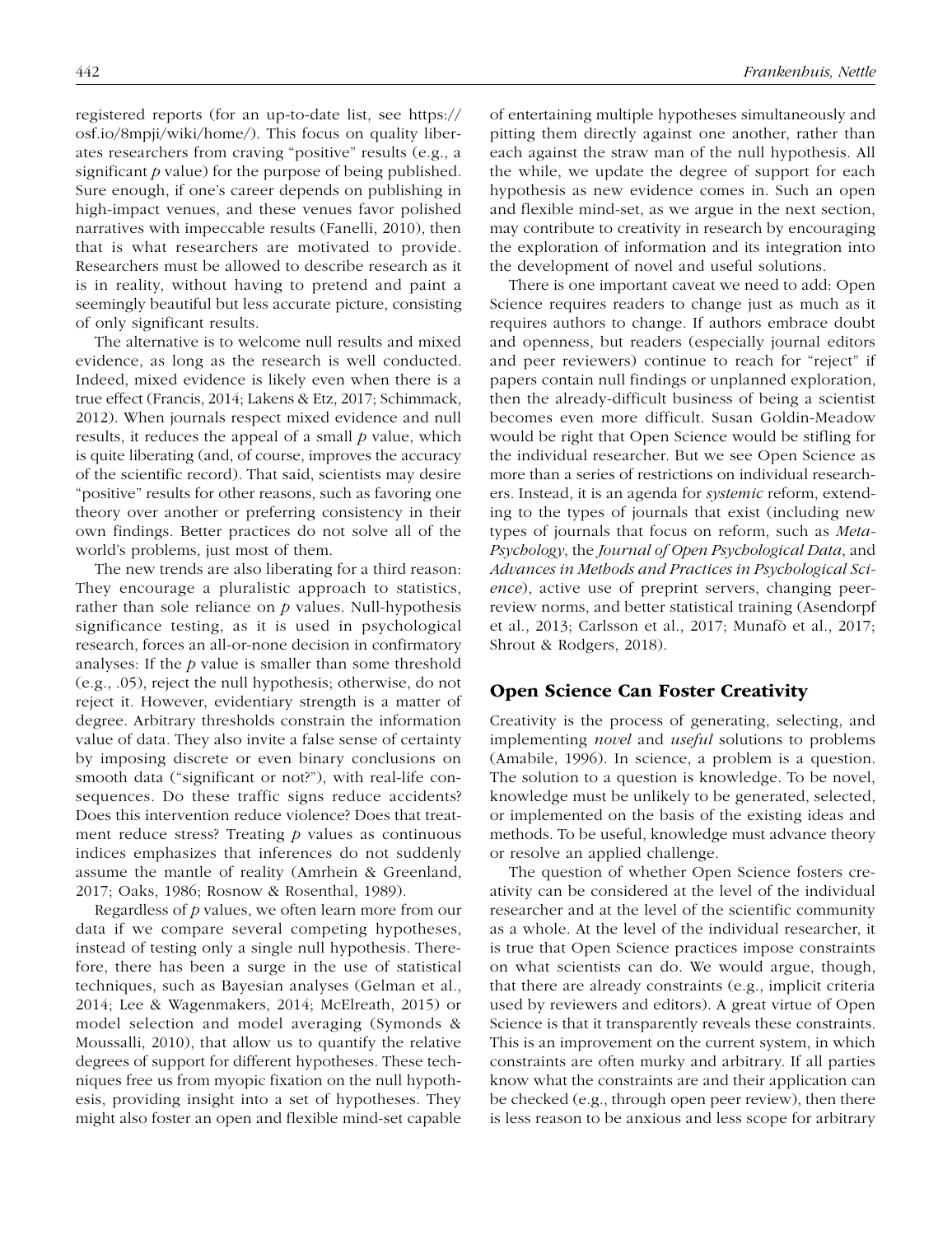power. If constraints reward transparency, there is every reason for honesty.

Moreover, the idea that any constraint hinders creativity is an old-fashioned one. Contemporary research shows that creativity can be at its highest when there is some degree of constraint, be it of time, budget, or process. For instance, Rosso (2014) finds that R&D teams can benefit creatively from the right kinds of constraints. He notes that his research challenges "the assumption that constraints kill creativity, demonstrating instead that for teams able to accept and embrace them, there is freedom in constraint" (p. 551). The existence of the constraints forces individuals to find novel ways of satisfying them (e.g., reviewers may invite authors to consider questionnaires with more desirable psychometric properties than the ones they are planning to use). With no constraints and unlimited license, it is all too easy to fall back on familiar preexisting beliefs or solutions (e.g., the measurement instruments one has used since graduate school or that are most ubiquitously used in one's field of study). Clearly, constraints must not be too stringent—exploratory analyses must be encouraged, for example—but their complete absence is neither possible nor desirable.

There should also not be "too many" constraints. Some colleagues are concerned about a bureaucratization of the research enterprise. The time and effort people spend on increasing research transparency does trade off with other activities, including in some cases activities that might be more creative. And some people may not have the patience for doing the additional work needed to increase transparency (e.g., preregister, create data files that other people can understand, share data and materials). They might leave science or forego entering it, resulting in a loss of human capital. Do these potential costs exceed the benefits of Open Science? Although the answer to this question is at least in part empirical (e.g., how many people leave or do not enter, their attributes, the extent to which the new practices actually accelerate the progression of knowledge), we suspect that the vast majority of scholars, including highly creative ones, will come to experience that the personal benefits of Open Science exceed its personal costs. It is less a matter of extra work and more a matter of working in a different way than we have become used to.

We have already noted that a pluralistic approach to statistics may encourage the development of an open and flexible mind-set by inviting researchers to consider multiple hypotheses (rather than only the null hypothesis), while updating degrees of support for each (instead of forcing an all-or-none decision) as new evidence is sampled. However, there are other reasons why the new practices might cultivate an open and flexible mind-set: They change the ecology of science.

Once mixed evidence and modest narratives become common, we habituate to them. We come to expect them. If students read about doubt and uncertainty in textbooks and articles, they learn to assign degrees of evidence to ideas and findings. If scholars can express doubt and uncertainty in their publications (without being rejected), they become less wedded to their ideas and findings, and their reputations less tied to them. This will allow scholars to be more open-minded, less hindered by confirmation bias. If registered reports or preprints allow us to improve *before* we conduct to our studies, why would we stick to suboptimal research designs if colleagues provide useful feedback? Instead of a culture in which scholars are forced to tenaciously defend polished end products, Open Science practices provide platforms for constructive discussion (e.g., clarification of concepts and ideas, measurement of variables, the best statistical analyses), where all parties share the goal of improving a project rather than defending it or judging its suitability for publication. In this more collaborative setting, both authors and reviewers can feel more free to honestly express their doubt and uncertainty. In an open exchange, researchers may be more willing and able to explore unfamiliar terrain and to consider ways of improving weaknesses and enhancing strengths in their work, leading them to discover novel and potentially useful solutions, thus paving the way for creativity (Sternberg, 2006). As reflecting on past failures can improve subsequent performance (DiMenichi & Richmond, 2015), open exchanges could even improve the quality of future projects.

Open Science research practices might also foster the creativity of the scientific community as a whole. Science is a community-level process. Even if individual positions are wrong, or overstated, the scientific community has particular norms and institutions for counteracting this and finding what is useful: peer review of manuscripts, critical review articles, commentaries, replications, meta-analyses. The objectivity of science is not contained within the heads of the individual scientists who come up with the ideas, but rather is distributed across the community of people who review, argue, test, critique, revise, evaluate, and teach. Thus, we need to understand the conditions in which the collective creativity of science will be maximized. This is a multifactorial problem; to address it, scholars have recently turned to experimental studies (Balietti, Goldstone, & Helbing, 2016; Derex, Godelle, & Raymond, 2014) as well as formal models of the scientific process (Bergstrom, Foster, & Song, 2016; Grimes, Bauch, & Ioannidis, 2018; Higginson & Munafò, 2016; McElreath & Smaldino, 2015; Nissen, Magidson, Gross, & Bergstrom, 2016; Smaldino & McElreath, 2016; Zollman, 2010). The results are not obvious a priori. For example, formal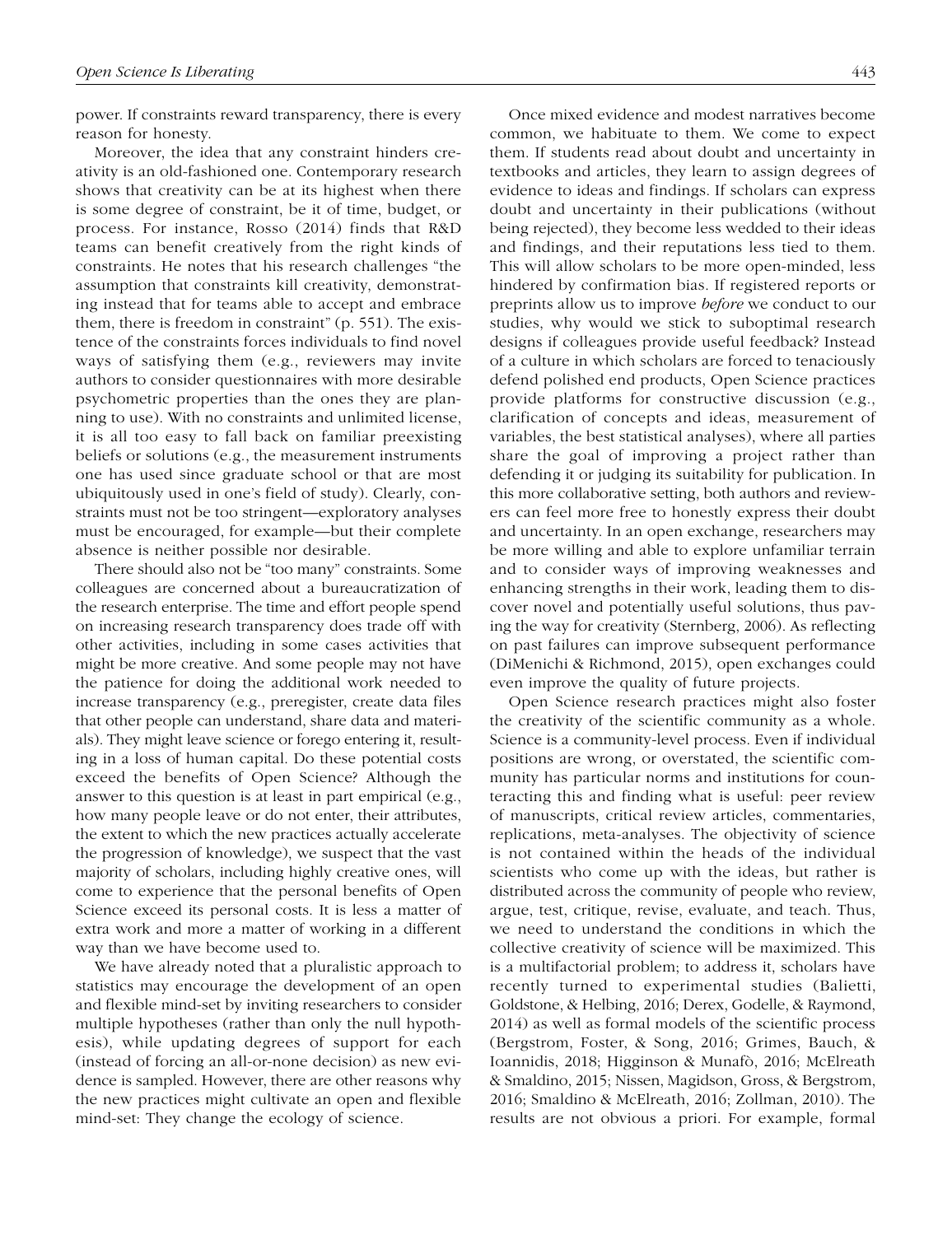modeling suggests that increased connectivity within populations (which leads to more transmission of information) is bad for innovation because people copy the slightly better solutions of others, preventing them from going down a completely novel path (Derex & Boyd, 2016). Our thoughts in this section are therefore particularly tentative and may be overturned by future results.

The new research practices are revolutionizing the ways in which information is generated, selected, and transmitted. Transparent reporting and preregistration are likely to increase the amount and accuracy of the available information. Likewise, increases in open data and open-access publishing raise the probability that other scientists can detect mistakes (e.g., when replicating reported analyses), gain more insight into the data (e.g., by conducting additional analyses), or learn from integrating different data sets (e.g., enabling the analysis of new relationships; Nosek & Bar-Anan, 2012; Nosek et al., 2015; Wicherts et al., 2006). Furthermore, open data will likely to encourage better data management (e.g., labeling and describing variables, storing of data files in repositories), making information less likely to be lost.

With more accurate information being more accessible, we think that science can progress faster toward novel and useful solutions to theoretical questions and applied challenges for at least two reasons. Creative scholars are more likely to look further when they stand on the shoulders of more accurate prior knowledge and they are more likely to look in the right direction when they know which lands have been fruitlessly explored by others (this requires reports of those explorations, regardless of the results). The process of selecting and combining the right bits of information becomes all the more significant (Spellman, 2012). And so does awareness of the bits that do not yet make sense. The failures of our current understanding: the anomalies, the failed predictions, the problems, the things that do not yet fit. That is where the scientific action is. That is where creativity happens.

## Conclusions and Future Direction

We have argued that Open Science liberates researchers and can foster their creativity. The new research practices are liberating because they (a) enable us to explore data transparently and comfortably; (b) reward quality, which is under our control, rather than outcomes, which are not; and (c) reduce the choke hold of needing to find "positive" results for career advancement. The new practices can foster creativity because they cultivate an open and flexible mind-set, create a more collaborative and constructive climate, and generate more accurate information and make it more accessible. We do not think that reliability versus creativity is a zero-sum game: It is possible for knowledge to become more reliable with researchers continuing to enjoy great creativity. This is because Open Science liberates researchers in some ways even as it constrains them.

To end, we highlight one future direction. We have focused our discussion on transparency in empirical studies. It is an interesting question whether other types of research, such as theoretical modeling, can also benefit from increased transparency (we thank the Editor of *Perspectives in Psychological Science*, Robert Sternberg, and Leonid Tiokhin in personal communication, for raising this question). We think they can. In evolutionary psychology, for instance, researchers might disagree about the natural selection pressures that have shaped aspects of human cognition and behavior. A rigorous method for studying the logic and plausibility of evolutionary explanations is to build a mathematical model that formalizes assumptions about the environment (its statistical properties) and organisms (their initial attributes) and computes the expected outcomes of evolution (Frankenhuis, Panchanathan, & Barrett, 2013; Frankenhuis & Tiokhin, 2018). Such modeling can benefit from transparency in several ways, some of which are obvious, but others not.

As is already typically done, researchers can publish code and equations with their manuscript, allowing readers to better evaluate and more easily replicate their work. What we have not seen, however, are theoreticians preregistering the assumptions of their model before computing its results. This practice could prevent researchers from fooling themselves in the garden of forking paths by changing assumptions during the modeling in ways that fit their favored explanation. It can also preempt criticism of other scholars who are concerned that theoreticians engage in such practices (e.g., Bowers & Davis, 2012). And it can help modelers who formalize existing ideas to agree up-front with the founders or proponents of these ideas, who themselves might not be modelers, about assumptions. That way, if modeling results cast doubt on the ideas, these founders or proponents do not change their assumptions after seeing results they do not like, creating a moving target. We have focused on evolutionary modeling, but similar arguments apply to other types of modeling (e.g., Bayesian optimality models).

The same logic applies to other types of research, such as meta-analyses and systematic reviews: By agreeing (or disagreeing) up front about which studies to include, what search terms to use, and so on, we are less likely to fall prey to our own, and each other's, confirmation biases. In the medical and social sciences, it is already considered good practice to register the protocols of meta-analyses and reviews before beginning data extraction, and an online archive, PROSPERO, to lodge and freely view these protocols already exists [\(https://www.crd.york.ac.uk/prospero/](https://www.crd.york.ac.uk/prospero/)). The Cochrane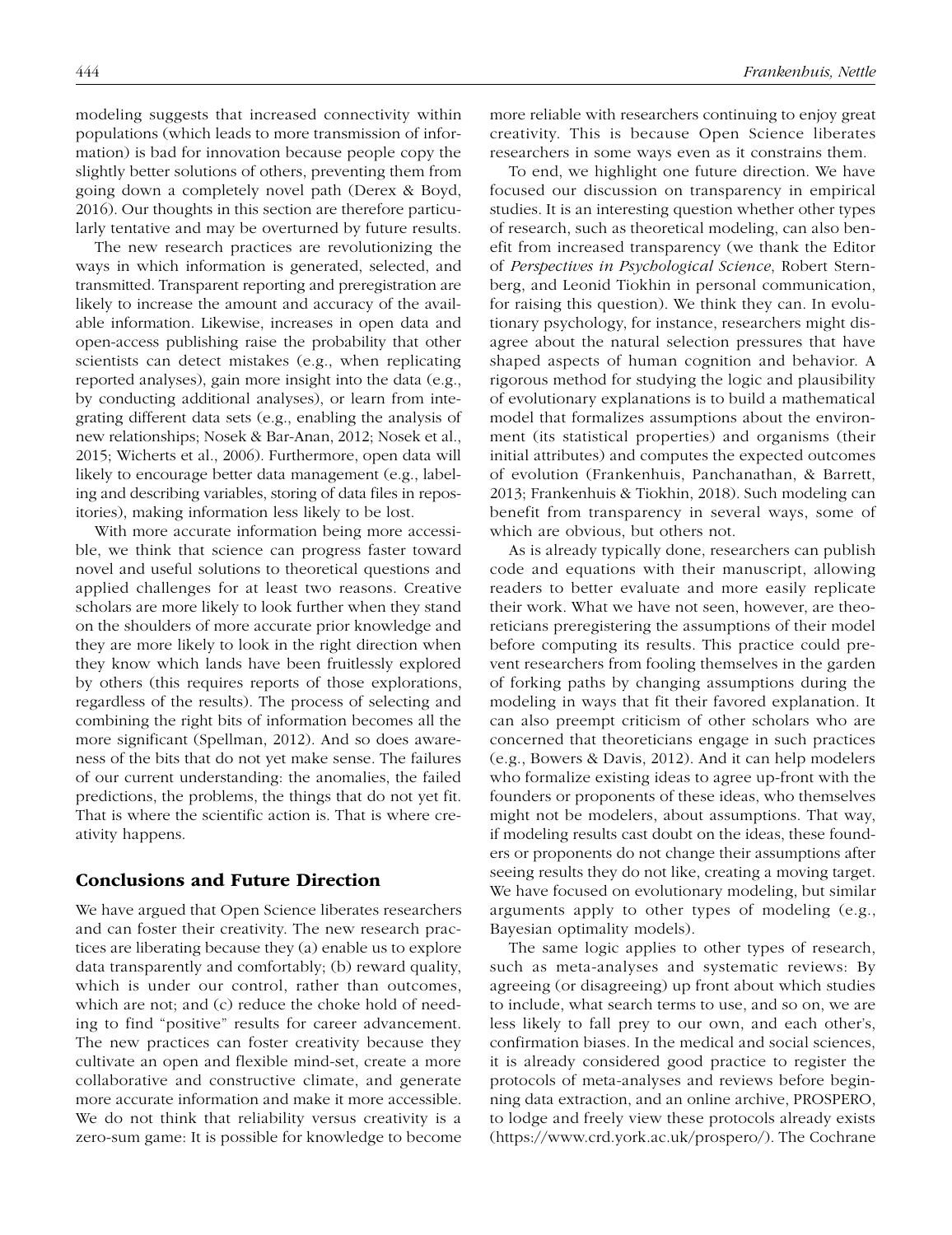Collaboration provides the opportunity for protocols to be peer-reviewed before data extraction (see [http://](http://methods.cochrane.org/pma/welcome) [methods.cochrane.org/pma/welcome](http://methods.cochrane.org/pma/welcome)), the equivalent to a registered report for an empirical study. Thus, the evolution toward greater transparency ahead of time is already under way for reviews and syntheses.

### Action Editor

Robert J. Sternberg served as action editor and editor-in-chief for this article.

#### Acknowledgments

We thank Susan Goldin-Meadow, Daniël Lakens, Brian Nosek, Leonid Tiokhin, Simine Vazire, Sarah de Vries, Nicole Walasek, and the Editor, Robert Sternberg, for their thoughtful and constructive comments on previous versions of this article.

#### Declaration of Conflicting Interests

The author(s) declared that there were no conflicts of interest with respect to the authorship or the publication of this article.

#### Funding

This research was supported by the Netherlands Organization for Scientific Research (Grant 016.155.195 to W. E. Frankenhuis), the James S. McDonnell Foundation (Grant 220020502 to W. E. Frankenhuis), the Jacobs Foundation (Grant 2017 1261 02 to W. E. Frankenhuis), the Robert Wood Johnson Foundation (Grant 73657 to W. E. Frankenhuis), and the European Research Council (Grant AdG 666669 COMSTAR to D. Nettle).

#### References

- Amabile, T. M. (1996). *Creativity in context: Update to the social psychology of creativity*. Boulder, CO: Westview.
- Amrhein, V., & Greenland, S. (2017). Remove, rather than redefine, statistical significance. *Nature Human Behaviour*, *2*, Article 4. [doi:10.1038/s41562-017-0224-0](http://doi:10.1038/s41562-017-0224-0)
- Asendorpf, J. B., Conner, M., De Fruyt, F., De Houwer, J., Denissen, J. J., Fiedler, K., . . . Perugini, M. (2013). Recommendations for increasing replicability in psychology. *European Journal of Personality*, *27*, 108–119. [doi:10.1002/per.1919](http://doi:10.1002/per.1919)
- Bakker, M., van Dijk, A., & Wicherts, J. M. (2012). The rules of the game called psychological science. *Perspectives on Psychological Science*, *7*, 543–554. [doi:10.1177/174569](http://doi:10.1177/174569
1612459060) [1612459060](http://doi:10.1177/174569
1612459060)
- Balietti, S., Goldstone, R. L., & Helbing, D. (2016). Peer review and competition in the Art Exhibition Game. *Proceedings of the National Academy of Sciences, USA*, *113*, 8414–8419. [doi:10.1073/pnas.1603723113](http://doi:10.1073/pnas.1603723113)
- Begley, C. G., & Ioannidis, J. P. (2015). Reproducibility in science. *Circulation Research*, *116*, 116–126. [doi:10.1161/](http://doi:10.1161/CIRCRESAHA.114.303819) [CIRCRESAHA.114.303819](http://doi:10.1161/CIRCRESAHA.114.303819)
- Bergstrom, C. T., Foster, J. G., & Song, Y. (2016). *Why scientists chase big problems: Individual strategy and social optimality*. arXiv. Retrieved from<https://arxiv.org/abs/1605.05822>
- Bowers, J. S., & Davis, C. J. (2012). Bayesian just-so stories in psychology and neuroscience. *Psychological Bulletin*, *138*, 389–414. [doi:10.1037/a0026450](http://doi:10.1037/a0026450)
- Brandt, M. J., IJzerman, H., Dijksterhuis, A., Farach, F. J., Geller, J., Giner-Sorolla, R., . . . Van't Veer, A. (2014). The replication recipe: What makes for a convincing replication? *Journal of Experimental Social Psychology*, *50*, 217–224. [doi:10.1016/j.jesp.2013.10.005](http://doi:10.1016/j.jesp.2013.10.005)
- Button, K. S., Ioannidis, J. P., Mokrysz, C., Nosek, B. A., Flint, J., Robinson, E. S., & Munafò, M. R. (2013). Power failure: Why small sample size undermines the reliability of neuroscience. *Nature Reviews Neuroscience*, *14*, 365–376. [doi:10.1038/nrn3475](http://doi:10.1038/nrn3475)
- Camerer, C. F., Dreber, A., Forsell, E., Ho, T. H., Huber, J., Johannesson, M., . . . Heikensten, E. (2016). Evaluating replicability of laboratory experiments in economics. *Science*, *351*, 1433–1436. [doi:10.1126/science.aaf0918](http://doi:10.1126/science.aaf0918)
- Carlsson, R., Danielsson, H., Heene, M., Innes-Ker, A., Lakens, D., Schimmack, U., . . . Weinstein, Y. (2017). Inaugural editorial of meta-psychology. *Meta-Psychology*, *1*, 1–3. [doi:10.15626/MP2017.1001](http://doi:10.15626/MP2017.1001)
- Chambers, C. D. (2013). Registered reports: A new publishing initiative at Cortex. *Cortex*, *49*, 609–610. [doi:10.1016/j](http://doi:10.1016/j.cortex.2012.12.016) [.cortex.2012.12.016](http://doi:10.1016/j.cortex.2012.12.016)
- Chambers, C. (2017). *The seven deadly sins of psychology: A manifesto for reforming the culture of scientific practice*. Princeton, NJ: Princeton University Press.
- Derex, M., & Boyd, R. (2016). Partial connectivity increases cultural accumulation within groups. *Proceedings of the National Academy of Sciences, USA*, *113*, 2982–2987. [doi:10.1073/pnas.1518798113](http://doi:10.1073/pnas.1518798113)
- Derex, M., Godelle, B., & Raymond, M. (2014). How does competition affect the transmission of information? *Evolution and Human Behavior*, *35*, 89–95. [doi:10.1016/j](http://doi:10.1016/j.evolhumbehav.2013.11.001) [.evolhumbehav.2013.11.001](http://doi:10.1016/j.evolhumbehav.2013.11.001)
- DiMenichi, B. C., & Richmond, L. L. (2015). Reflecting on past failures leads to increased perseverance and sustained attention. *Journal of Cognitive Psychology*, *27*, 180–193. [doi:10.1080/20445911.2014.995104](http://doi:10.1080/20445911.2014.995104)
- Fanelli, D. (2010). "Positive" results increase down the hierarchy of the sciences. *PLOS ONE*, *5*(4), Article e10068. [doi:10.1371/journal.pone.0010068](http://doi:10.1371/journal.pone.0010068)
- Ferguson, C. J., & Heene, M. (2012). A vast graveyard of undead theories: Publication bias and psychological science's aversion to the null. *Perspectives on Psychological Science*, *7*, 555–561. [doi:10.1177/1745691612459059](http://doi:10.1177/1745691612459059)
- Feynman, R. (1999). *The pleasure of finding things out*. Cambridge, MA: Perseus Books.
- Francis, G. (2014). The frequency of excess success for articles in psychological science. *Psychonomic Bulletin & Review*, *21*, 1180–1187. [doi:10.3758/s13423-014-0601-x](http://doi:10.3758/s13423-014-0601-x)
- Frank, M. C., Bergelson, E., Bergmann, C., Cristia, A., Floccia, C., Gervain, J., . . . Yurovsky, D. (2017). A collaborative approach to infant research: Promoting reproducibility, best practices, and theory-building. *Infancy*, *22*, 421–435. [doi:10.1111/infa.12182](http://doi:10.1111/infa.12182)
- Frankenhuis, W. E., Panchanathan, K., & Barrett, H. C. (2013). Bridging developmental systems theory and evolutionary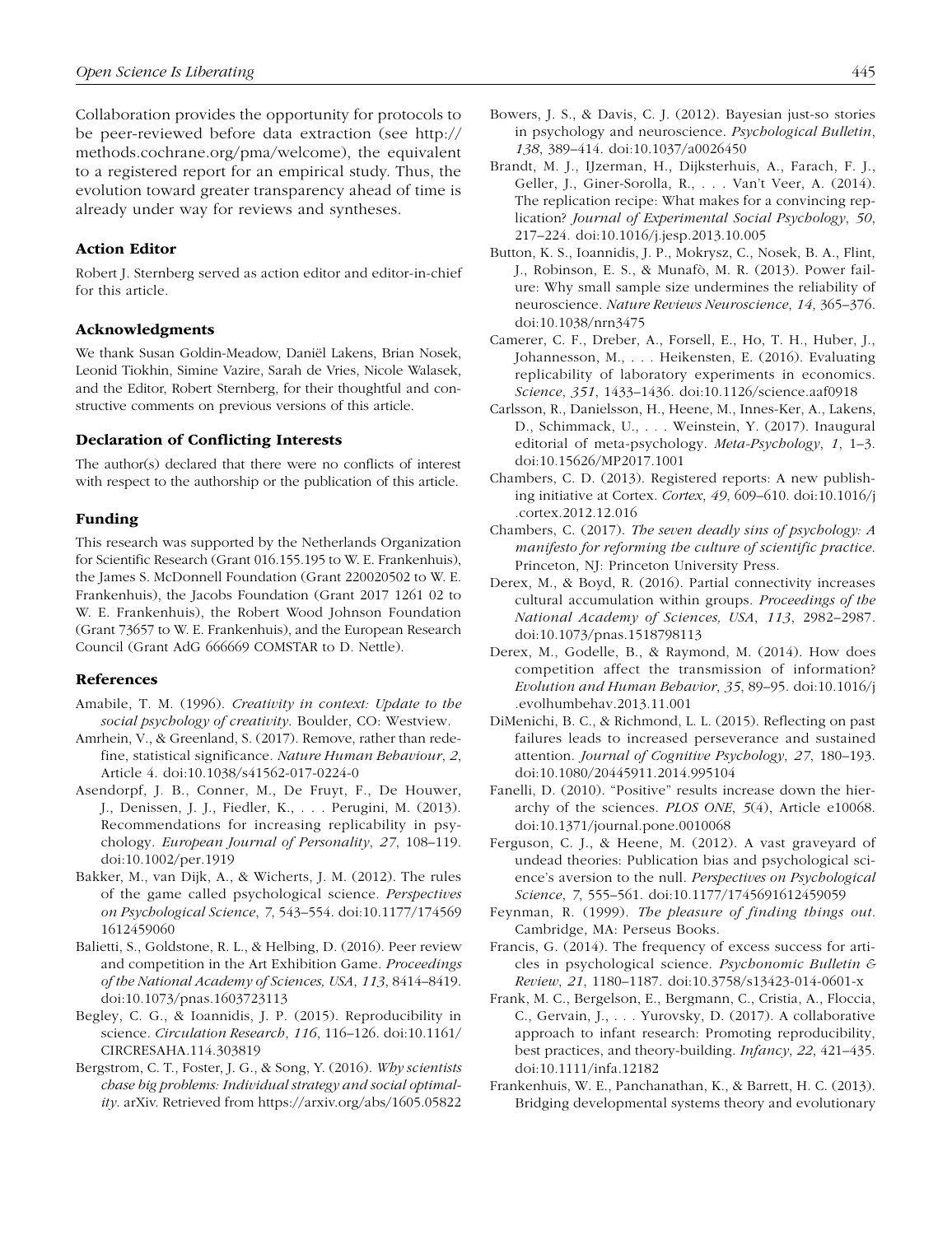psychology using dynamic optimization. *Developmental Science*, *16*, 584–598. [doi:10.1111/desc.12053](http://doi:10.1111/desc.12053)

- Frankenhuis, W. E., & Tiokhin, L. (2018). Bridging evolutionary biology and developmental psychology: Toward an enduring theoretical infrastructure. *Child Development*. Advance online publication. [doi:10.1111/cdev.13021](http://doi:10.1111/cdev.13021)
- Gelman, A., Carlin, J. B., Stern, H. S., Dunson, D. B., Vehtari, A., & Rubin, D. B. (2014). *Bayesian data analysis* (Vol. 2). Boca Raton, FL: CRC Press.
- Gelman, A., & Loken, E. (2014). The statistical crisis in science. *American Scientist*, *102*, 460–465. [doi:10.1511/2014.111.460](http://doi:10.1511/2014.111.460)
- Goldin-Meadow, S. (2016, September). Why preregistration makes me nervous. *Observer*. Retrieved from [http://www](http://www.psychologicalscience.org/observer/why-preregistration-makes-me-nervous) [.psychologicalscience.org/observer/why-preregistration](http://www.psychologicalscience.org/observer/why-preregistration-makes-me-nervous)[makes-me-nervous](http://www.psychologicalscience.org/observer/why-preregistration-makes-me-nervous)
- Gonzales, J. E., & Cunningham, C. A. (2015, August). The promise of pre-registration in psychological research. *Psychological Science Agenda*. Retrieved from [http://www](http://www.apa.org/science/about/psa/2015/08/pre-registration.aspx) [.apa.org/science/about/psa/2015/08/pre-registration.aspx](http://www.apa.org/science/about/psa/2015/08/pre-registration.aspx)
- Greenfield, P. M. (2017). Cultural change over time: Why replicability should not be the gold standard in psychological science. *Perspectives on Psychological Science*, *12*, 762–771. [doi:10.1177/1745691617707314](http://doi:10.1177/1745691617707314)
- Grimes, D. R., Bauch, C. T., & Ioannidis, J. P. (2018). Modelling science trustworthiness under publish or perish pressure. *Royal Society Open Science*, *5*, Article 171511. [doi:10.1098/](http://doi:10.1098/rsos.171511) [rsos.171511](http://doi:10.1098/rsos.171511)
- Hagen, E. (2017). Academic success is either a crapshoot or a scam [Blog post]. Retrieved from [https://grasshopper](https://grasshoppermouse.github.io/2017/12/05/academic-success-is-either-a-crapshoot-or-a-scam/) [mouse.github.io/2017/12/05/academic-success-is-either](https://grasshoppermouse.github.io/2017/12/05/academic-success-is-either-a-crapshoot-or-a-scam/)[a-crapshoot-or-a-scam/](https://grasshoppermouse.github.io/2017/12/05/academic-success-is-either-a-crapshoot-or-a-scam/)
- Higginson, A. D., & Munafò, M. R. (2016). Current incentives for scientists lead to underpowered studies with erroneous conclusions. *PLOS Biology*, *14*(11), Article e2000995. [doi:](http://doi:10.1371/journal.pbio.2000995) [10.1371/journal.pbio.2000995](http://doi:10.1371/journal.pbio.2000995)
- Ioannidis, J. P. A. (2005). Why most published research findings are false. *PLOS Medicine*, *2*(8), Article e124. [doi:10.1371/journal.pmed.0020124](http://doi:10.1371/journal.pmed.0020124)
- Kerr, N. L. (1998). HARKing: Hypothesizing after the results are known. *Personality and Social Psychology Review*, *2*, 196–217. [doi:10.1207/s15327957pspr0203\\_4](http://doi:10.1207/s15327957pspr0203_4)
- Klein, R. A., Ratliff, K. A., Vianello, M., Adams, R. B., Jr., Bahník, Š., Bernstein, M. J., . . . Nosek, B. A. (2014). Investigating variation in replicability: A "many labs" replication project. *Social Psychology*, *45*, 142–152. [doi:10](http://doi:10.1027/1864-9335/a000178) [.1027/1864-9335/a000178](http://doi:10.1027/1864-9335/a000178)
- Koole, S. L., & Lakens, D. (2012). Rewarding replications: A sure and simple way to improve psychological science. *Perspectives on Psychological Science*, *7*, 608–614. [doi:](http://doi:10.1177/1745691612462586) [10.1177/1745691612462586](http://doi:10.1177/1745691612462586)
- Lakens, D., & Etz, A. J. (2017). Too true to be bad: When sets of studies with significant and non-significant findings are probably true. *Social Psychological & Personality Science*, *8*, 875–881. [doi:10.1177/1948550617693058](http://doi:10.1177/1948550617693058)
- Lee, M. D., & Wagenmakers, E. J. (2014). *Bayesian cognitive modeling: A practical course*. Cambridge, England: Cambridge University Press.
- Lenoir, T. (1997). *Instituting science: The cultural production of scientific disciplines*. Stanford, CA: Stanford University Press.
- McElreath, R. (2015). *Statistical rethinking: A Bayesian course with R examples*. Boca Raton, FL: Chapman & Hall.
- McElreath, R., & Smaldino, P. E. (2015). Replication, communication, and the population dynamics of scientific discovery. *PLOS ONE*, *10*(8), Article e0136088. [doi:10.1371/](http://doi:10.1371/journal.pone.0136088) [journal.pone.0136088](http://doi:10.1371/journal.pone.0136088)
- Morey, R. D., Chambers, C. D., Etchells, P. J., Harris, C. R., Hoekstra, R., Lakens, D., . . . Vanpaemel, W. (2016). The Peer Reviewers' Openness Initiative: Incentivizing open research practices through peer review. *Royal Society Open Science*, *3*(1), Article 150547. [doi:10.1098/rsos.150547](http://doi:10.1098/rsos.150547)
- Munafò, M. R., Nosek, B. A., Bishop, D. V., Button, K. S., Chambers, C. D., du Sert, N. P., . . . Ioannidis, J. P. (2017). A manifesto for reproducible science. *Nature Human Behaviour*, *1*, Article 0021. [doi:10.1038/s41562-016-0021](http://doi:10.1038/s41562-016-0021)
- Nelson, L. D., Simmons, J., & Simonsohn, U. (2017). Psychology's renaissance. *Annual Review of Psychology*, *69*. [doi:10.1146/annurev-psych-122216-011836](http://doi:10.1146/annurev-psych-122216-011836)
- Nissen, S. B., Magidson, T., Gross, K., & Bergstrom, C. T. (2016). Publication bias and the canonization of false facts. *eLife*, *5*, Article e21451. [doi:10.7554/eLife.21451](http://doi:10.7554/eLife.21451)
- Nosek, B. A., Alter, G., Banks, G. C., Borsboom, D., Bowman, S. D., Breckler, S. J., . . . Contestabile, M. (2015). Promoting an open research culture. *Science*, *348*, 1422– 1425. [doi:10.1126/science.aab2374](http://doi:10.1126/science.aab2374)
- Nosek, B. A., & Bar-Anan, Y. (2012). Scientific utopia: I. Opening scientific communication. *Psychological Inquiry*, *23*, 217–243. [doi:10.1080/1047840X.2012.692215](http://doi:10.1080/1047840X.2012.692215)
- Nosek, B. A., Ebersole, C. R., DeHaven, A. C., & Mellor, D. T. (2018). The preregistration revolution. *Proceedings of the National Academy of Sciences, USA*, *115*, 2600–2606. [doi:10.1073/pnas.1708274114./](http://doi:10.1073/pnas.1708274114./)
- Nosek, B. A., & Lakens, D. (2014). Registered reports: A method to increase the credibility of published results. *Social Psychology*, *45*, 137–141. [doi:10.1027/1864-9335/a000192](http://doi:10.1027/1864-9335/a000192)
- Nosek, B. A., Spies, J. R., & Motyl, M. (2012). Scientific utopia: II. Restructuring incentives and practices to promote truth over publishability. *Perspectives on Psychological Science*, *7*, 615–631. [doi:10.1177/1745691612459058](http://doi:10.1177/1745691612459058)
- Oaks, M. (1986). *Statistical inference: A commentary for the social and behavioral sciences*. New York, NY: Wiley.
- Open Science Collaboration. (2015). Estimating the reproducibility of psychological science. *Science*, *349*, aac4716. [doi:10.1126/science.aac4716](http://doi:10.1126/science.aac4716)
- Rosnow, R. L., & Rosenthal, R. (1989). Statistical procedures and the justification of knowledge in psychological science. *American Psychologist*, *44*, 1276–1284. [doi:10.1037/0003-066X.44.10.1276](http://doi:10.1037/0003-066X.44.10.1276)
- Rosso, B. D. (2014). Creativity and constraints: Exploring the role of constraints in the creative processes of research and development teams. *Organization Studies*, *35*, 551– 585. [doi:10.1177/0170840613517600](http://doi:10.1177/0170840613517600)
- Russell, B. (1951). *New hopes for a changing world*. London, England: George Allen and Unwin.
- Schimmack, U. (2012). The ironic effect of significant results on the credibility of multiple-study articles. *Psychological Methods*, *17*, 551–566. [doi:10.1037/a0029487](http://doi:10.1037/a0029487)
- Scott, S. (2013). Pre-registration would put science in chains. *Times Higher Education*. Retrieved from [https://www](https://www.timeshighereducation.com/comment/opinion/pre-registration-would-put-science-in-chains/2005954.article)